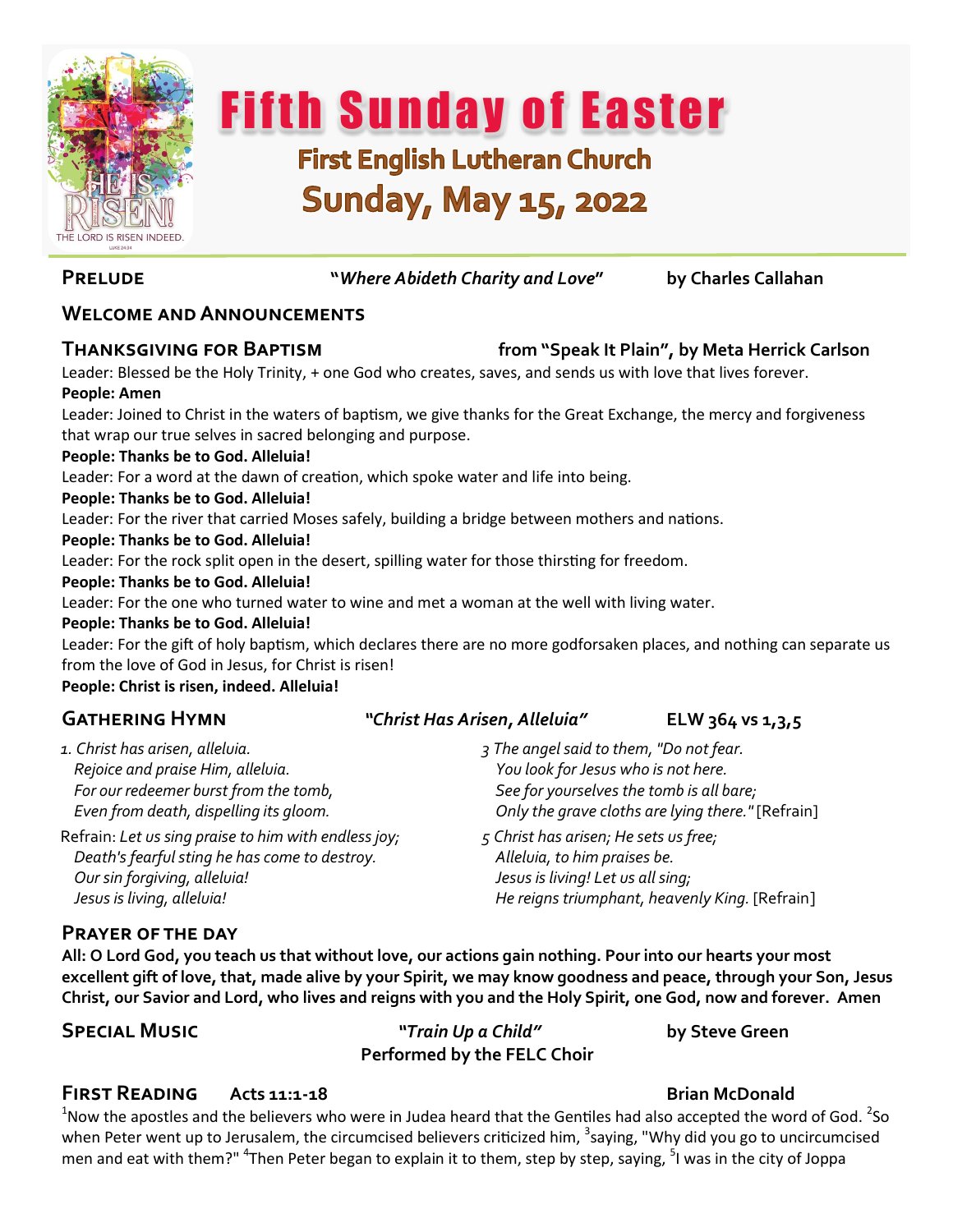praying, and in a trance I saw a vision. There was something like a large sheet coming down from heaven, being lowered by its four corners; and it came close to me. <sup>6</sup>As I looked at it closely I saw four-footed animals, beasts of prey, reptiles, and birds of the air. <sup>7</sup>I also heard a voice saying to me, 'Get up, Peter; kill and eat.' <sup>8</sup>But I replied, 'By no means, Lord; for nothing profane or unclean has ever entered my mouth.' <sup>9</sup>But a second time the voice answered from heaven, 'What God has made clean, you must not call profane.' <sup>10</sup>This happened three times; then everything was pulled up again to heaven. <sup>11</sup>At that very moment three men, sent to me from Caesarea, arrived at the house where we were. <sup>12</sup>The Spirit told me to go with them and not to make a distinction between them and us. These six brothers also accompanied me,

## **Music for Sunday, May 15, 2022**

*Where Abideth Charity and Love* Author: Charles Callahan © 2008 Birnamwood Publications *Christ Has Arisen, Alleluia*

Author: [Bernard Kyamanywa, b. 1938](https://hymnary.org/person/Kyamanywa_B) Composer: [Howard S. Olson, b. 1922](https://hymnary.org/person/Olson_HS)

*Train Up a Child* Author: Steve Green *I Come With Joy* Author: Brian A. Wren, b. 1936 *Around You, O Lord Jesus* Author: [Frans Mikael Franzén, 1772](https://hymnary.org/person/Franzen_FM)-1847

*Joyful, Joyful We Adore Thee* Author: [Henry van Dyke, 1852](https://hymnary.org/person/vanDyke_Henry)-1922

Composer: [Ludwig van Beethoven, 1770](https://hymnary.org/person/Beethoven_Ludwig)-1827

#### *At the Lamb's High Feast We Sing*

Author: Jan Bender © 1969 Concordia Publishing

Reprinted with permission under ONE LICENSE #A-731923. All rights reserved.

#### **Worship Participants**

Pastor Nancy Dreier CY&F Ministry: Kris Hertsgaard Kincaid Organist: Deb Stark Usher: Mike Trelstad Lay Reader: Brian McDonald Technical Team: Gary Anderson, Karen Anderson, Steve Gesme, Lynette Pagel

### **Gospel John 13:31-35 Pastor Nancy Dreier**

The holy gospel according to John. **People: Glory to you, O Lord.**

and we entered the man's house.  $^{13}$ He told us how he had seen the angel standing in his house and saying, 'Send to Joppa and bring Simon, who is called Peter;  $14$ he will give you a message by which you and your entire household will be saved.<sup>15</sup>And as I began to speak, the Holy Spirit fell upon them just as it had upon us at the beginning. <sup>16</sup>And I remembered the word of the Lord, how he had said, 'John baptized with water, but you will be baptized with the Holy Spirit.<sup>' 17</sup>If then God gave them the same gift that he gave us when we believed in the Lord Jesus Christ, who was I that I could hinder God?"  $18$ When they heard this, they were silenced. And they praised God, saying, "Then God has given even to the Gentiles the repentance that leads to life."

### **Second Reading Revelation 21:1-6 Brian McDonald**

<sup>1</sup>Then I saw a new heaven and a new earth; for the first heaven and the first earth had passed away, and the sea was no more.  $2$  And I saw the holy city, the new Jerusalem, coming down out of heaven from God, prepared as a bride adorned for her husband. <sup>3</sup>And I heard a loud voice from the throne saying,

"See, the home of God is among mortals. He will dwell with them; they will be his peoples, and God himself will be with them; 4 he will wipe every tear from their eyes. Death will be no more; mourning and crying and pain will be no more, for the first things have passed away."

<sup>5</sup>And the one who was seated on the throne said, "See, I am making all things new." Also he said, "Write this, for these words are trustworthy and true." <sup>6</sup>Then he said to me, "It is done! I am the Alpha and the Omega, the beginning and the end. To the thirsty I will give water as a gift from the spring of the water of life.

<sup>31</sup>When he had gone out, Jesus said, "Now the Son of Man has been glorified, and God has been glorified in him. <sup>32</sup>If God has been glorified in him, God will also glorify him in himself and will glorify him at once. <sup>33</sup>Little children, I am with you only a little longer. You will look for me; and as I said to the Jews so now I say to you, 'Where I am going, you cannot come.' <sup>34</sup>I give you a new commandment, that you love one another. Just as I have loved you, you also should love one another. <sup>35</sup>By this everyone will know that you are my disciples, if you have love for one another."

The gospel of the Lord. **People: Praise to you, O Christ.**

**Children's Message Kris Hertsgaard Kincaid PRESCHOOL FAITH MILESTONE Kris Hertsgaard Kincaid** 

**SERMON Pastor Nancy Dreier**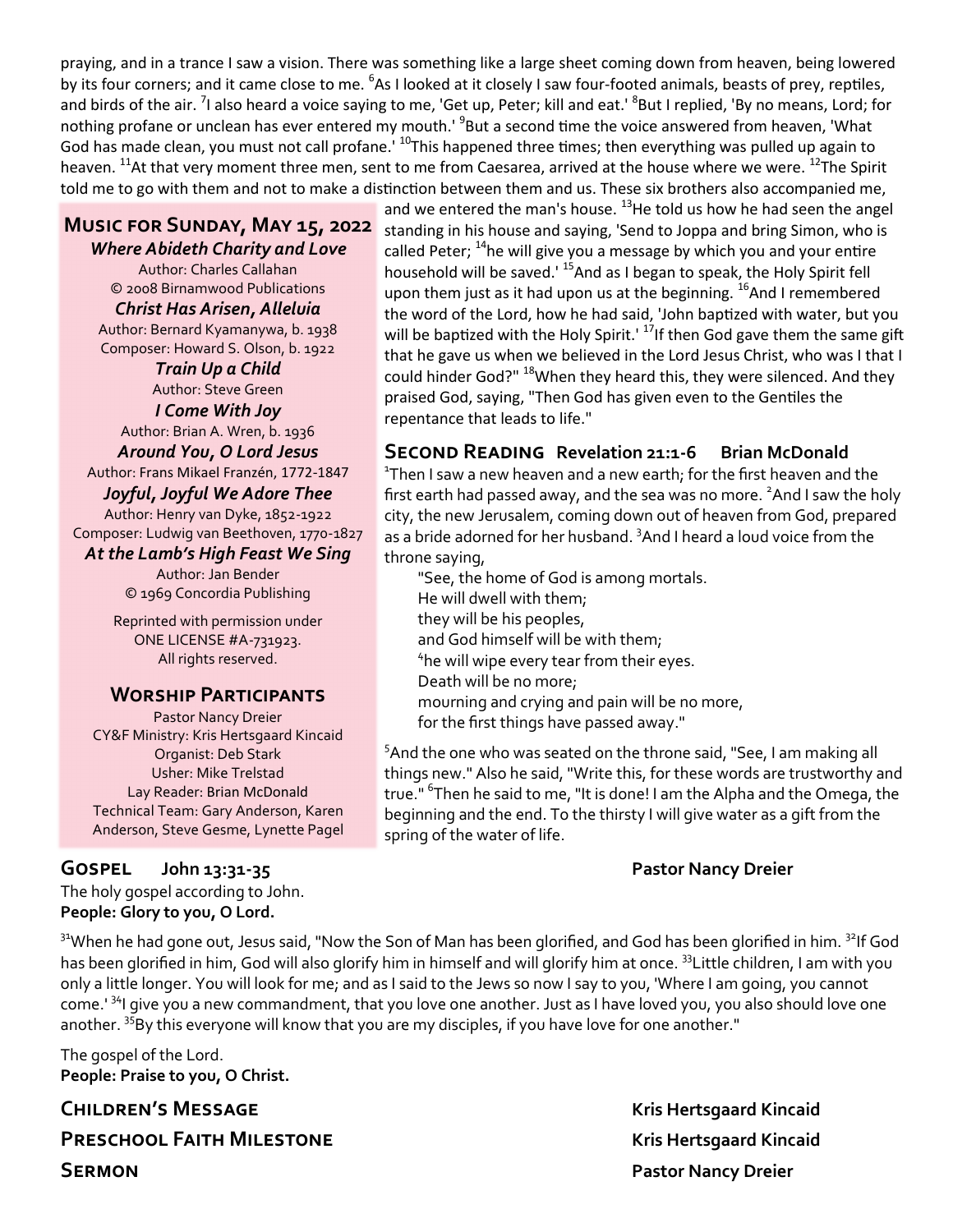### **Hymn of the Day** *"I Come with Joy"* **ELW 482**

- *1 I come with joy, a child of God, forgiven, loved, and free, the life of Jesus to recall in love laid down for me, in love laid down for me.*
- *2 I come with Christians far and near to find, as all are fed, the new community of love in Christ's communion bread, in Christ's communion bread.*

### **The Apostles' Creed**

- *3 As Christ breaks bread and bids us share, 5 Together met, together bound each proud division ends. The love that made us, makes us one, and strangers now are friends, and strangers now are friends.*
- *4 The Spirit of the risen Christ, unseen, but ever near, is in such friendship better known, alive among us here, alive among us here.*

*by all that God has done, we'll go with joy, to give the world the love that makes us one, the love that makes us one.*

#### **All: I believe in God, the Father almighty, creator of heaven and earth.**

**I believe in Jesus Christ, his only Son, our Lord, who was conceived by the Holy Spirit, born of the virgin Mary, suffered under Pontius Pilate, was crucified, died, and was buried. He descended to the dead. On the third day he rose again. He ascended into heaven, he is seated at the right hand of the Father. He will come again to judge the living and the dead. I believe in the Holy Spirit, the holy catholic Church,** 

**the communion of saints, the forgiveness of sins, the resurrection of the body, and the life everlasting. Amen**

#### **PRAYERS OF INTERCESSION CONSUMING THE READING THE READING WAS EXAMPLED ASSESSED FOR A READING THE READING WAS A READING THE READING WAS A READING WAS A READING WAS A READING WAS A READING WAS A READING WAS A READING WAS**

(Each portion of the prayers end with these words— God, in your mercy,) **People: receive our prayer** 

### **Sharing of the Peace**

#### **Offering**

#### **Congratulations to our First Communion Class**!

*Owen Albers Jackson Althoff Ben Flanders Charlie Gappa Eleanor Montgomery Kinzley Rezac Ashton Shattuck Mason Sjoblom*

*1 Around you, O Lord Jesus, your own you gather still to share the feast you give us with grace our lives to fill. You say to use so lovingly, "Take, eat! This is my body! Take, drink! This is my blood!"*

### **Great Thanksgiving ELW pg. 144**

#### **Words of institution**

#### **The Lord's Prayer**

**All: Our Father, who art in heaven, hallowed be thy name, thy kingdom come, thy will be done, on earth as it is in heaven. Give us this day our daily bread; and forgive us our trespasses, as we forgive those who trespass against us; and lead us not into temptation, but deliver us from evil. For thine is the kingdom, and the power, and the glory, forever and ever. Amen**

#### **Communion**

#### **Communion Hymn** *"Around You, O Lord Jesus"* **ELW 468**

*2 We hear you invitation, and heed, O Lord, your call; your word of consolation is spoke here to all. It draws us to your loving heart; it brings to use your blessing, which never will depart.*

*3 We are your own forever; until our final breath we will be true and never in joy, in grief, in death depart from you , for you are still among your people dwelling, as you have said you will.*